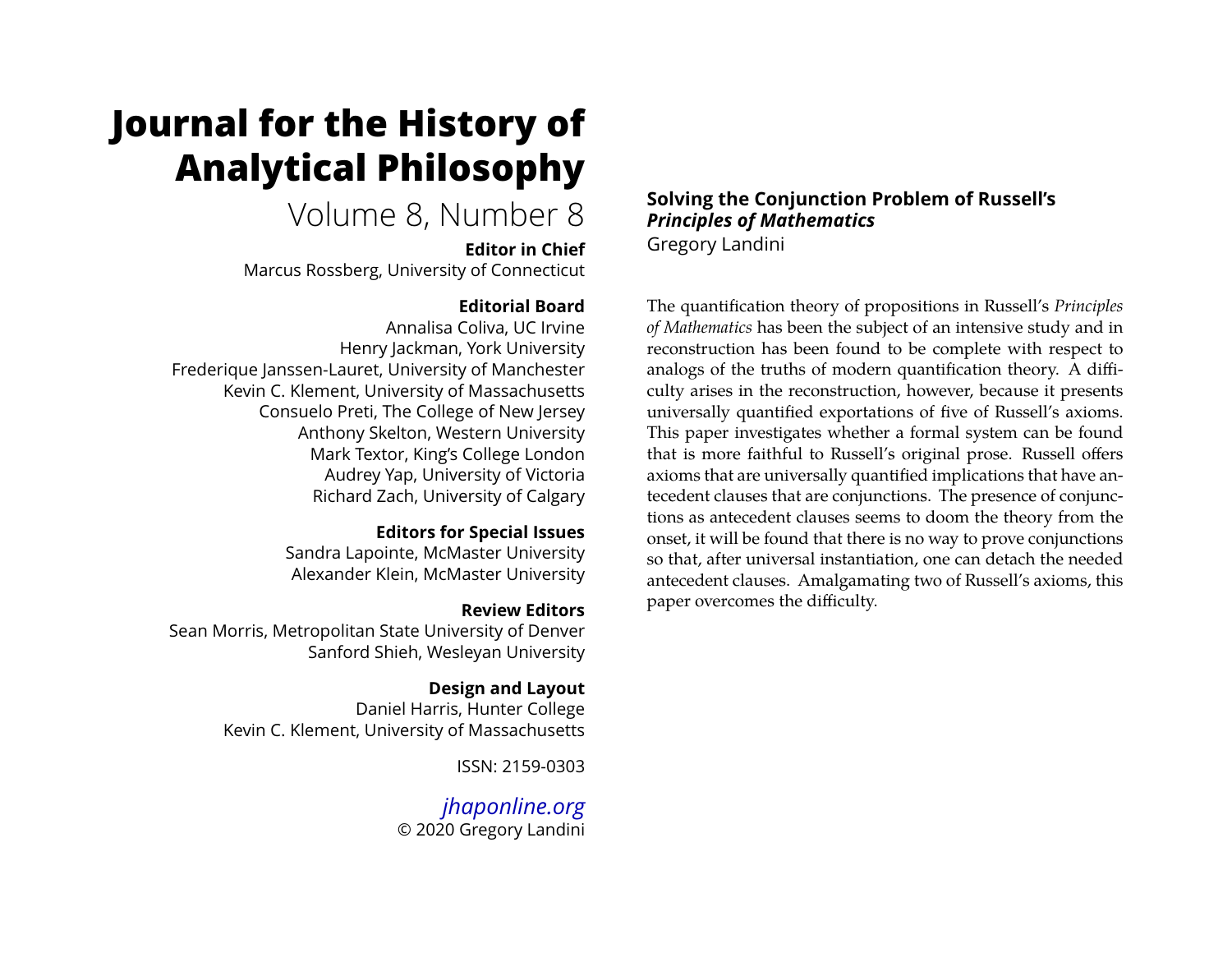## **Solving the Conjunction Problem of Russell's** *Principles of Mathematics*

Gregory Landini

#### **1. Introduction**

It is not well known that Russell's *Principles of Mathematics* (*PoM*) offered a viable quantification theory. Extracting the theory from the work is not easy, however. Byrd [\(1989\)](#page-11-0) pioneered the way, and my paper "Logic in Russell's *Principles of Mathematics*" [\(1996\)](#page-11-1) discussed the inference rules, axioms and definitions of the logical particles in great detail. I argued that though Russell's presentation of the system was informal and scattered throughout the early parts of the work, the system can be reconstructed in a way that captures a genuine quantification theory which is semantically complete with respect to analogs of the truths of modern quantification theory.

It is of utmost importance to begin by getting straight on the *p*'s and *q*'s of the formal system of *PoM*. Russell explicitly says that in order to say "*p* is a proposition" one is to write " $p \supset$ *p*".[1](#page-1-0) The letters "*p*" and "*q*" and "*r*," etc., are, therefore, not special variables for Russellian propositions. They are individual variables no different from "*x*" and "*y*" and "*z*," etc. This is obvious from the formulation Russell gives of his axioms Ax1– Ax10. The first few are these:

| $Ax1$ :  | $p \supset q \supset p,q \cdot p \supset q$              |
|----------|----------------------------------------------------------|
| $Ax2$ :  | $p \supset q \supset p_{q}$ , $p \supset p$              |
| $Ax3$ :  | $p \supset q \supset p,q \cdot q \supset q$              |
| Ax $5$ : | $(p \supset p)(q \supset q) \supset_{p,q} p(q \supset p$ |

<span id="page-1-0"></span><sup>1</sup>This was noticed in [Griffin](#page-11-2) [\(1980\)](#page-11-2) and [Cocchiarella](#page-11-3) [\(1980\)](#page-11-3).

Had he intended the letters *p*, *q*, etc., to stand for propositions only, there would be no need to have the clause " $p \supset p$ " in axiom Ax5. Indeed, the absence of such a clause from Ax1–Ax3 would have been impossible to express if he had used special proposition letters. Of course, by modern syntax, expressions such as " $x \supset x$ " and " $x \supset y$ " are sure to look ill-formed. But the syntax of *PoM* is not the modern syntax of quantification theory. It is quite different. The horseshoe sign is a relation sign which is flanked by terms to form wffs. The relation sign "⊃" is for a relation of *implication* and must be flanked by terms and not wffs. To facilitate this, I use nominalizing brackets so that any wff  $\varphi$  of the object-language can be transformed into a term " $\{\varphi\}$ ". Russell simply assumed readers of *PoM* would understand the implicit nominalizing transformations. Dropping the nominalizing brackets for convenience, and using dots symmetrically for punctuation we can write *x* .⊃. *y* ⊃ *z*, instead of the more demanding  $x \supset \{y \supset z\}$ . I shall use  $\alpha$  and  $\beta$  for any terms, whether individual variables or nominalized wffs.

The differences between term and wff must be kept straight if one is to have any hope of conducting an intelligible study of *PoM*. Recall that we are using letters  $\alpha$  and  $\beta$  for terms, whether individual variables or nominalized wffs; and we use the letters  $\varphi$  and  $\psi$  as schematic for wffs which when in subject positions have undergone nominalization to terms  $\{\varphi\}$  and  $\{\psi\}$ . The difference is of central importance when it comes to the statement of rules of inference. We must never slight the distinction between a wff and a term. Modus ponens is this:

From  $\varphi$  and  $\{\varphi\} \supset \{\psi\}$ , infer  $\psi$ .

The rule of modus ponens is not to be conflated with any of the following unintelligible rules:

> From  $\alpha$  and  $\alpha \supset \beta$ , infer  $\beta$ . From *x* and  $x \supset y$ , infer *y*. From *p* and  $p \supset q$ , infer *q*.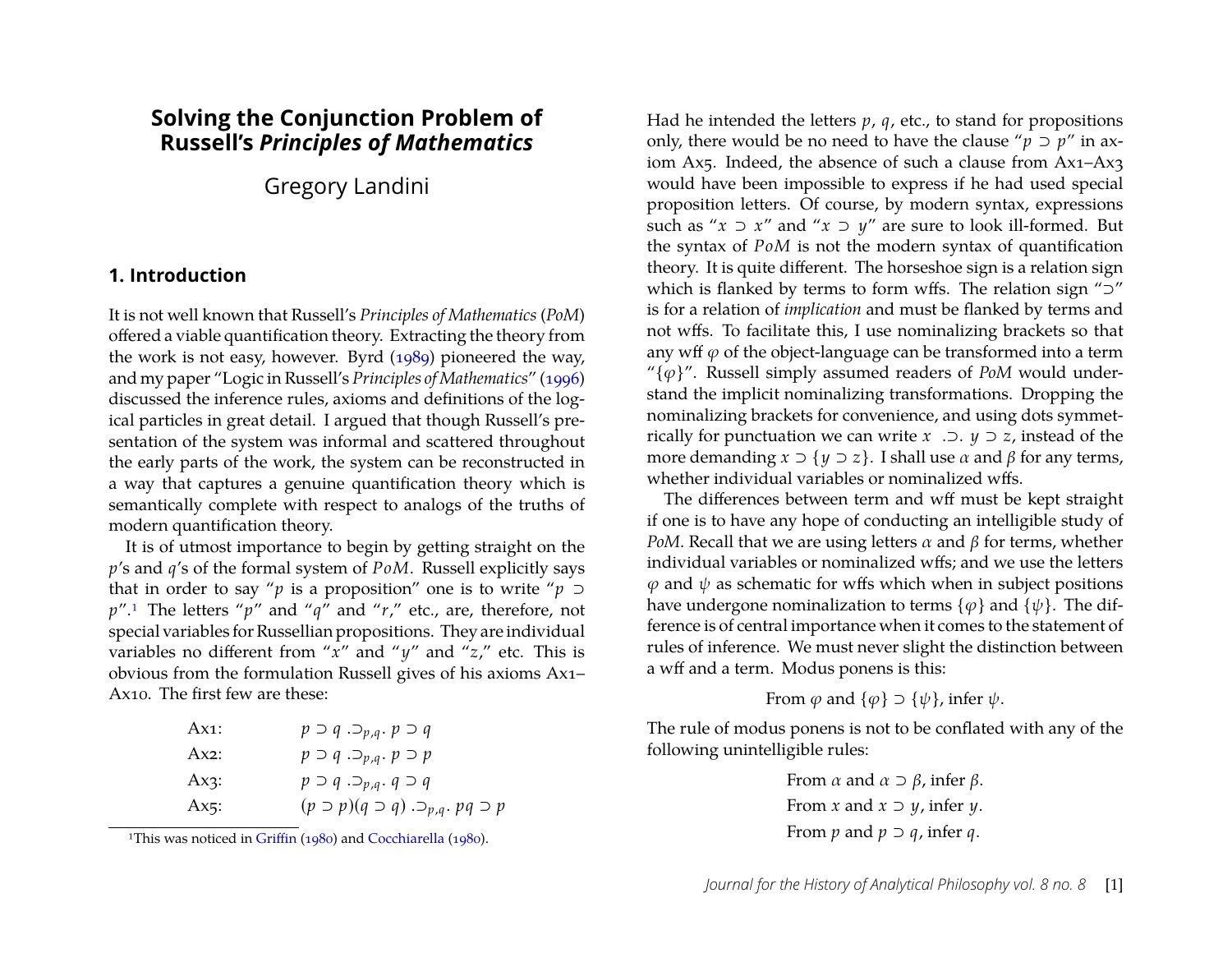Perhaps the last is most apt to mislead because the modern quantification theory uses *P* and *Q* etc. as statement letters. As we noted, in Russell's *PoM*, every lower case letter of the English alphabet is an individual variable and thus the letters *p*, *q* and *r* etc. are on a par with the letters *x*, *y* and *z*. The same point applies to any derived rules of *PoM*. For instance, using juxtaposition  $\alpha$ β for conjunction, the derived rule of simplification is this:

From 
$$
\{\varphi\}\beta
$$
, infer  $\varphi$ .

It is not to be conflated with the following unintelligible rules:

From  $\alpha$ β, infer  $\alpha$ . From *x y*, infer *x*. From *pq*, infer *p*.

It takes a bit of getting used to. But the transition to a proper reading of the notations of *PoM* is ultimately not very difficult.

A difficulty arises, however, with respect to my original study in [Landini](#page-11-1) [\(1996\)](#page-11-1) because it adopts exportations of axioms Ax5– Ax10 of *PoM*. Russell set out the theory in an informal prose and did not use formal symbols. This leaves some room for interpretation of his intent. But Russell's prose strongly suggests that, where his axioms Ax5–Ax10 are concerned, he intended universally generalized axioms whose antecedent clauses are conjunctions.[2](#page-2-0) For example, we find that Russell states his fifth axiom as follows, noting in a footnote that ". . . the implications denoted by *if* and *then*, in these axioms, are formal, while those denoted by *implies* are material" (*PoM* 16):

If *p* implies *p* and *q* implies *q*, then *pq* implies *p*.

Puting this in symbols in a literal way, one arrives at the following:

$$
\text{Ax5:} \quad (x \supset x)(y \supset y) \supset x, y \supset x
$$

The juxtaposition  $(x \supset x)(y \supset y)$  as well as  $xy$  express conjunction in *PoM*, and thus the above is naturally called *simplification*. The antecedent clause is needed because conjunction applies only to propositions. When *x* is not a proposition, the conjunction *x y* obviously doesn't imply *x*. One must never arrive at a single letter on a line of proof. Only a wff that indicates a proposition can be isolated on a line of proof. In my original paper, I restated the fifth axiom as if it were as follows:

$$
L_{\text{Ax5:}} \qquad x \supset x : \supset_{x,y} : y \supset y \supset x
$$

Accordingly, where  $\varphi$  is a wff for which we can prove  $\varphi \supset \varphi$  we can do a universal instantiation and detach. Similarly, we can detach when we have  $\psi \supset \psi$ . The question before us is whether exported forms such as *<sup>L</sup>*Ax5–*L*Ax10 are essential for the formal workability of the theory. This matter is far from trivial. The presence of conjunctions in the antecedent clauses would seem to doom the logical system of the historical *PoM* from the onset. There is no way in the system to deduce conjunctions! I call this the conjunction problem of *PoM*.

Once the conjunction problem is noticed, it is natural enough to ask whether Peano had the problem as well. After all, it is well-known that Russell's philosophical logic began from his examination of Peano's work. If we look at Peano's *Formulaire de mathématiques*, vol. II (1897; pp. V and 32 §1 Notes) we find the following quite illuminating passage:

15. 
$$
a, b, c \in \text{Cls } \square
$$
:  
\n $x \in a \square_x, x \in b \square, x \in c \therefore =: x \in a \cdot x \in b \square_x, x \in c$  If

And on p. 11, we find the following:

<span id="page-2-0"></span><sup>2</sup>This was pointed out by Milan Soutor (a graduate student at Charles University, Prague) who was then on a Fulbright and visiting at the University of Iowa in 2014–15. Soutor's excellent critical concerns were what led to this paper.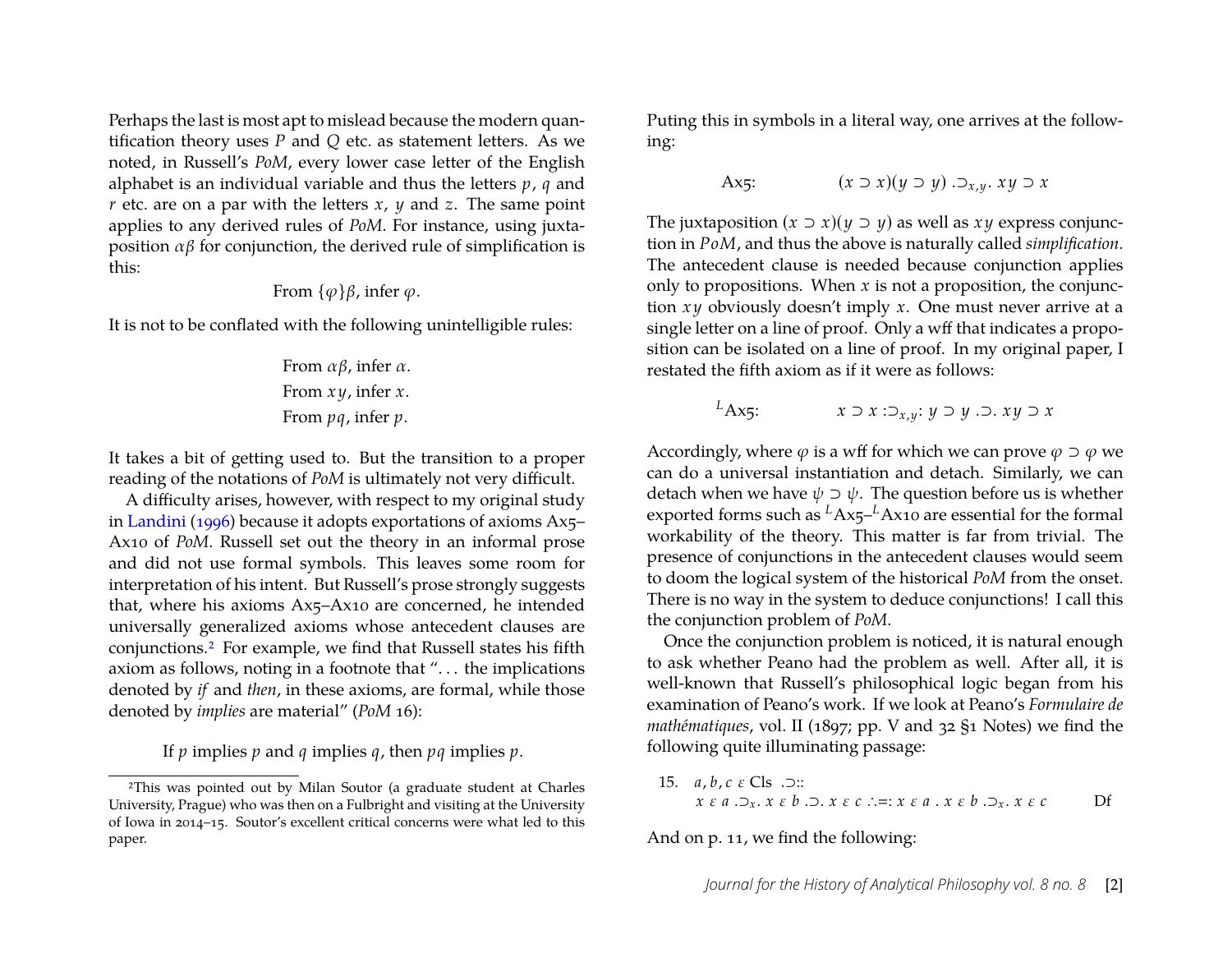$$
\begin{array}{l}\n\cdot 1 \ a, b, c \ \varepsilon \ \text{Cls}: x \ \varepsilon \ a \ . \ (x; y) \ \varepsilon \ b \ . \supset_{x, y} \ . \ (x; y) \ \varepsilon \ c \ \text{in} \ . \ \sup_{x \ \varepsilon \ a \ . \supset_{x} \colon (x; y) \ \varepsilon \ b \ . \supset_{y} \ . \ (x; y) \ \varepsilon \ c \ \text{Export}\n\end{array}
$$

And we find as well:

· 2 *a*, *b*, *c* ε Cls : *x* ε *a* .⊃*x*: (*x*; *y*) ε *b* .⊃*<sup>y</sup>* . (*x*, *y*) ε *c* ∴⊃: *x* ε *a* . (*x*; *y*) ε *b* .⊃*x*,*<sup>y</sup>* . (*x*; *y*) ε *c* Import "Import" signifie faire l'opération inverse de "exporter".

This passage reveals that Peano had attempted to build exportation (and importation) into the rules (and definitions) involved in his quantification theory itself. Had this worked, it would avoid the conjunction problem altogether. Of course, it could work as a primitive new rule, but *not* as a part of a definition. It is important, therefore, to investigate whether a more historically accurate account of the logic of *PoM* is workable or whether exported restatements of the axioms 5–10 are required. I do not think that Russell committed the error that Peano committed with exportation. Accordingly, in what follows, I will first offer an error theory, explaining how it is that Russell did not notice the conjunction problem. I then show how one can avoid the conjunction problem by simply amalgamating Russell's second and third axioms into one. The needed amendment is therefore quite minimal.

#### **2. An Error Theory**

How is it that Russell missed the conjunction problem of *PoM*? We need an error theory, since on the face of it the problem is so salient that it is difficult to imagine it could have been missed. We are drawn immediately, of course, to the definitions of the logical particles given in *PoM*. The definitions of the logical particles that Russell adopted in *PoM* pose various difficulties discussed in [Byrd](#page-11-0) [\(1989\)](#page-11-0). Russell presented conditional definitions. In the case of negation, he writes:

Hence we proceed to the definition of negation: not *p* is equivalent to the assertion that *p* implies all propositions, *i.e.*, that "*r* implies *r*" implies "*p* implies *r*" whatever *r* may be. (*PoM* 18)

In [Landini](#page-11-1) [\(1996\)](#page-11-1), I avoided the problem, putting:

$$
\sim \alpha =_{\text{df}} z \supset z . \supset_z . \alpha \supset z
$$

This applies to any term  $\alpha$ , and since both  $x$  and  $\{\varphi\}$  are terms, we get both of the following instances:

$$
\sim x =_{df} z \supset z . \supset_z . x \supset z
$$
  

$$
\sim \varphi =_{df} z \supset z . \supset_z . \varphi \supset z,
$$

where  $\varphi$  is any wff of the formal language. For disjunction and conjunction, [Landini](#page-11-1) [\(1996\)](#page-11-1) avoids Russell's conditional definition by adopting the following:

$$
\alpha \lor \beta =_{df} \alpha \supset \beta \supset \beta
$$
  

$$
\alpha \beta =_{df} \sim (\alpha \supset \sim \beta)
$$

These hold for any terms  $\alpha$  and  $\beta$  and thus respectively enable a definition of *x* ∨ *y* and *x y* as readily as for  $\varphi \lor \psi$  and  $\varphi \psi$ , where  $\varphi$  and  $\psi$  are any wffs of *PoM's* formal language. We needn't be detained by the definition of disjunction. But in defining conjunction ("logical product"), the fact that Russell offered a conditional definition might be of importance for the conjunction problem. Thus, it is worth taking a close look. He writes:

If *p* implies *p* then if *q* implies *q*, *pq* (the logical product of *p* and *q*) means that if *p* implies that *q* implies *r*, then *r* is true. In other words, if *p* and *q* are propositions, then their joint assertion is equivalent to saying that every proposition is true which is such that the first implies that the second implies it. (*PoM* 16)

As Byrd points out, there is a slip that is corrected by Russell himself in the adjoining sentence of clarification. Russell read "*r*" as if it stood only for propositions and then immediately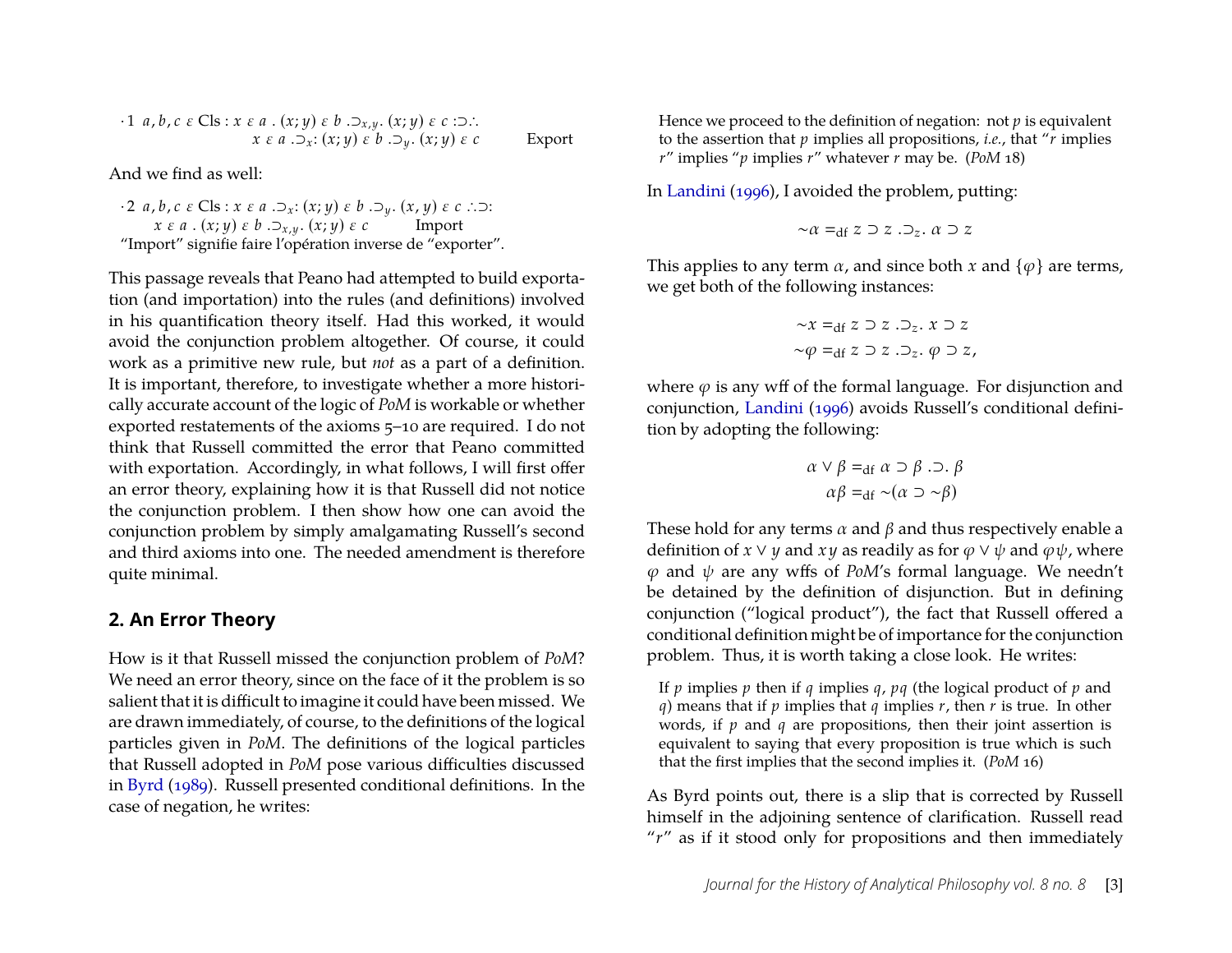corrects himself. In [Landini](#page-11-1) [\(1996\)](#page-11-1), I corrected and avoided the conditional definition as follows:

$$
\alpha\beta =_{\mathrm{df}} z \supset z \cdot \supset_z . (\alpha \cdot \supset . \beta \supset z : \supset : z)
$$

This yields a definition both for  $x \, y$  and for  $\varphi \psi$ . The latter is:

$$
\varphi\psi =_{\mathrm{df}} z \supset z. \supset_z . (\varphi . \supset . \psi \supset z : \supset : z)
$$

Unfortunately, even with the rule of conditional proof, one cannot use this to arrive at a conjunction. Let's try:

| 1. $\varphi$                                | premise           |
|---------------------------------------------|-------------------|
| 2. $\psi$                                   | premise           |
| 3. $z \supset z$                            | assumption for cp |
| 4. $\varphi$ . $\supset$ . $\psi \supset z$ | assumption for cp |
| 5. $\psi \supset z$                         | 1, 4, mp          |

This cannot succeed. We cannot use  $2$  and  $5$  in a modus ponens since no single variable may occur on a line of proof.

We take a step toward finding an error theory, however, by realizing the the above is on the right track. In a 1904 letter to Frege, Russell contemplated an alternative definition of tilde (and accordingly a definition of conjunction) which, in fact, avoids the conjunction problem entirely. The alternative definitions for tilde are these:

$$
\sim \alpha =_{df} \alpha \supset f
$$
  

$$
f =_{df} (x)(x \supset x \supset x)
$$

Now imagine that conjunction were defined as follows:

$$
\alpha\beta =_{\mathrm{df}} \mathop{\sim} (\alpha \supset \mathop{\sim} \beta)
$$

Paired with the definitions for tilde, the definition of conjunction becomes this:

$$
\alpha\beta =_{\text{df}} \alpha \ldots \beta \supset f : \supset f^3
$$

One can now arrive at a derived rule of conjunction as follows:

DR (conj): From  $\varphi$ ,  $\psi$  infer  $\varphi \psi$ .

| $\varphi$                                            | assumption for cp |
|------------------------------------------------------|-------------------|
| $\psi \supset f$                                     | assumption for cp |
| $f$                                                  | mp                |
| $\varphi \supset \ldots \psi \supset f : \supset: f$ | cp                |
| $\varphi \psi$                                       | df(conj)          |

As an error theory, therefore, it is plausible to imagine that Russell had just this sort of idea in mind in *PoM*. That is, he may have thought that the alternative definitions of conjunction and tilde are deducible from the rules of quantification theory because equivalent to the original. If so, he would thereby imagine that a derived rule of conjunction should be deducible by means of his original definitions of conjunction and tilde. This could have caused him to fail to see the conjunction problem of *PoM*. Indeed, we noted that in *PoM* Russell did notice that in his conditional definition of conjunction, he misconstrues his variable "*r*" as if it were restricted to propositions. We find a similar slip in a letter of 24 May 1903 that he wrote to Frege (see [Frege 1980,](#page-11-5) 159). Russell offers the following definition:

$$
\sim \alpha =_{\text{df}} \alpha \supset (r)r
$$

The slip is that the technically illicit "(*r*)*r*" is used instead of the formally correct " $(r)(r \supset r \supset r)$ ." The proper definition is this:

$$
\sim \alpha =_{\text{df}} \alpha \supset (r)(r \supset r \supset r)
$$

The difference is significant, since the variable "*r*" is not a special variable for propositions but just another individual variable. The sloppy use of "(*r*)*r*" might very well be the source of Russell's not noticing the conjunction problem of *PoM*. In that same letter, Russell takes  $(x)\varphi x$  as a primitive notation and puts:

$$
\varphi x \supset_x \psi x =_{\text{df}} (x)(\varphi x \supset \psi x)
$$

<span id="page-4-0"></span><sup>&</sup>lt;sup>3</sup>It must be understood that in the system of Russell's [1906,](#page-11-4) "The Theory of Implication," we find  $(x)(x \supset x)$  as a logical truth rather than  $(x)(x \supset x \supset x)$  as is required in *PoM*. In the 1906 system, it is viable to adopt:  $~\sim p =_{df} (x)(p \supset x)$ .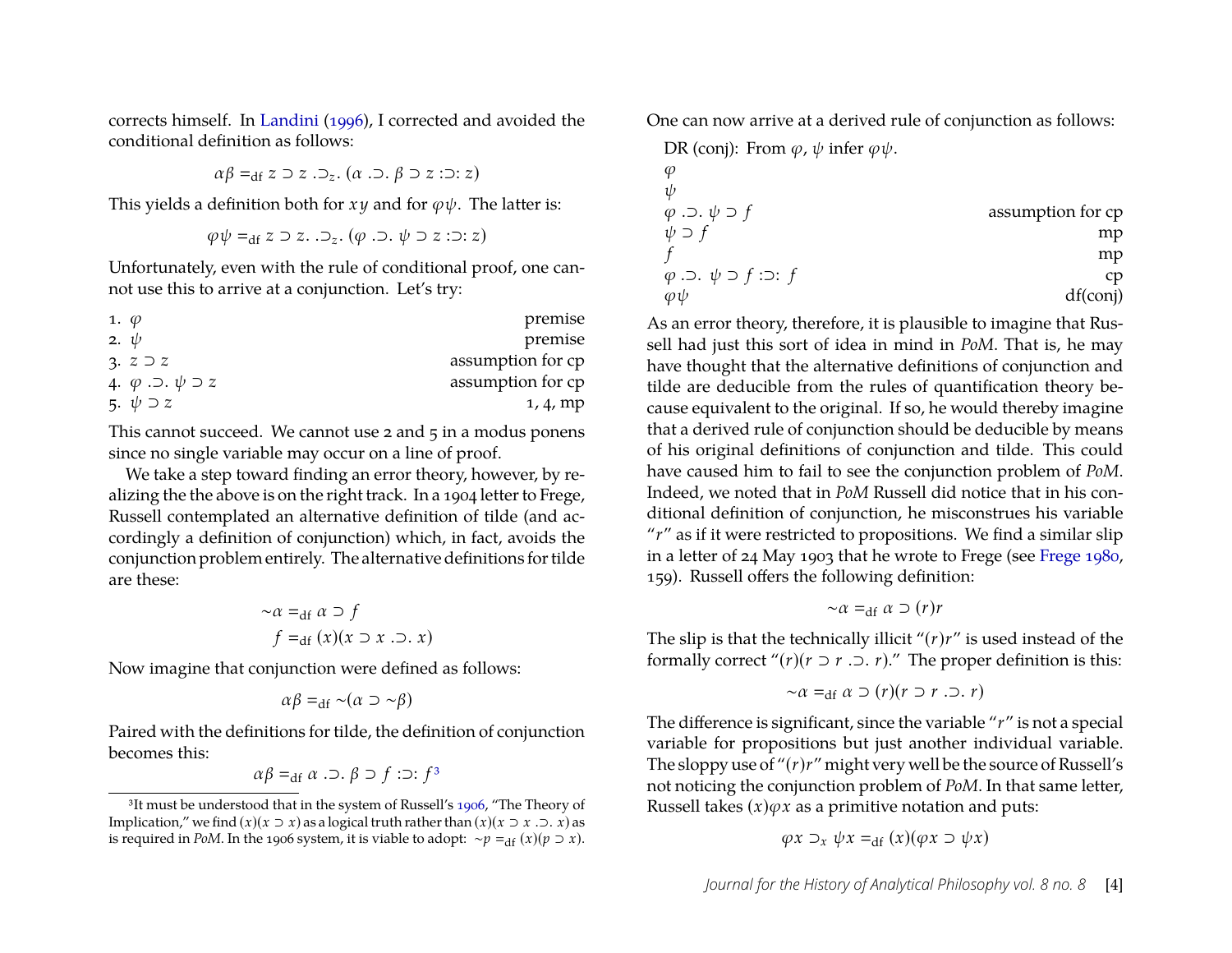He also has the following quantification rules (q-rules):

From 
$$
(x)(p \supset \varphi x)
$$
 infer  $p \supset (x)\varphi x$   
From  $p \supset (x)\varphi x$  infer  $(x)(p \supset \varphi x)$ ,

where  $x$  is not free in  $p$ . Now if we were to apply the new definition of tilde to the definition of conjunction, we arrive at the following:

$$
\alpha\beta =_{\mathrm{df}} (r)(r \supset r : \supset : \alpha \supset (x)(x \supset x \cup \beta \supset x) \cdot \supset r)
$$

Let us imagine that Russell slipped into misconstruing the above as:

$$
\alpha\beta =_{\text{df}} (r)(\alpha \supset (r)(\beta \supset r) \supset r)
$$

An instance is then the following:

$$
\varphi \psi =_{\text{df}} (r)(\varphi \supset (r)(\psi \supset r) \cdot \supset r)
$$

Using the slip in the above, Russell might imagine legitimating a derived rule of conjunction as follows:

| 1. $\varphi$ |                                                             | premise           |
|--------------|-------------------------------------------------------------|-------------------|
| 2. $\psi$    |                                                             | premise           |
|              | 3. $\varphi \supset (r)(\psi \supset r)$                    | assumption for cp |
|              | 4. $(r)(\psi \supset r)$                                    | 1, 3, mp          |
|              | 5. $\psi \supseteq (r)r$                                    | 4, q-rule         |
|              | 6. $(r)r$                                                   | 2, 5, mp          |
|              | 7. $\varphi \supset (r)(\psi \supset r)$ . $\supset (r)r$   | $3-6$ , cp        |
|              | 8. $(r)(\varphi \supset (r)(\psi \supset r)$ . $\supset r)$ | 7, q-rule         |
|              | 9. $\varphi \psi$                                           | 8, df(coni)       |

This looks as though it works! But the error is revealed once the illicit "(*r*)*r*" is replaced by the proper expression "(*r*)(*r* ⊃ *r* .⊃. *r*)." We get:

| 1. $\varphi$ | premise |
|--------------|---------|
| 2. $\psi$    | premise |

| 3. $\varphi \supset (r)(r \supset r \supset \psi \supset r)$                                                                                    | assumption for cp |
|-------------------------------------------------------------------------------------------------------------------------------------------------|-------------------|
| 4. $(r)(r \supset r \supset \ldots \psi \supset r)$                                                                                             | 1, 3, mp          |
| 5. $\psi \supset (r)(r \supset r \supset r)$                                                                                                    | 4, q-rules        |
| 6. $(r)(r \supset r \supset r)$                                                                                                                 | 2, 5, mp          |
| 7. $\varphi \supseteq (r)(r \supseteq r \supseteq r)$ . $\supseteq (r)(r \supseteq r \supseteq r)$ . $\supseteq (r)(r \supseteq r \supseteq r)$ | $3-6$ , cp        |
| 8. $(r)(r \supset r : \supset: \varphi \supset (r)(r \supset r \supset \psi \supset r)$ . $\supset r$ )                                         | 7, q-rules        |
| 9. $\varphi \psi$                                                                                                                               | 8, df (conj)      |

The above stalls at line 5, for want of the needed import and export rules in *PoM*. All the same, this best explains how Russell missed the conjunction problem of *PoM*.

The plan ahead is to rectify this mistake. But before we get into the nitty-gritty details of proofs, it is worth considering whether perhaps Russell's sometime rather loose discussion of axioms and rules of inference might provide an error theory too. I find, in general, that Russell's infelicitous discussion of axioms *versus* rules of inference is an unjust source of criticism of his early work. In *PoM*, he is quite clear about the distinction between inference rule modus ponens, for which is reserved the word "*Therefore*," from a statement of "implication," whether formal implication (universal) or not. He discussed this explicitly. Moreover, I believe that Russell was aware that every axiom gives rise to derived rules of inference. Now there is an axiomatic approach to definition that introduces new signs into the object-language of a theory by means of axioms assuring the non-creativity and eliminability of the new sign. If one thinks of Russell's *PoM* as adopting an axiomatic approach to definitions of the logical particles, then they too will give rise to derived inference rules. That fact certainly doesn't blur the distinction between an axiom and an inference rule. In any case, holding that Russell blurred the distinction cannot diagnose why he missed the conjunction problem. On the axiomatic approach, definitions are introduced as axioms that are biconditionals (i.e., the conjunction of two conditionals) which provide for non-creativity and eliminability. But such an approach to definition will only make the conjunction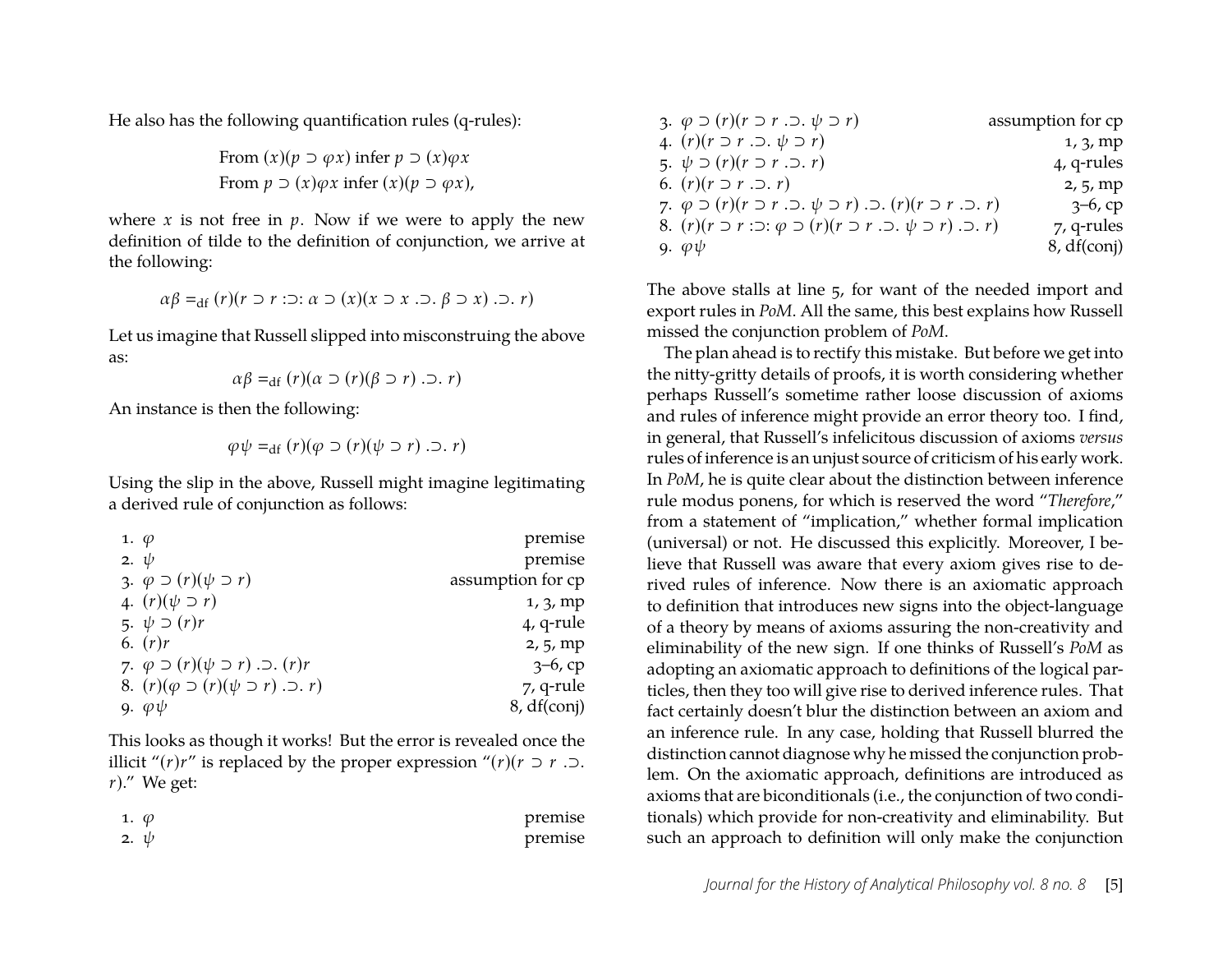problem worse. To use the various definitions one would already have to solve the conjunction problem (so that one can arrive at a biconditional). Of course, one might evade this by introducing separate axioms of definition for each conditional of what would otherwise be a biconditional definition of the sign (e.g., for conjunction). This departs too much from what is actually in *PoM* which introduced definitions using "if and only if", a locution we have eliminated in favor of  $=_{df}$  so that our fully stipulative definitions (as convenient notations) permit immediate replacement without appeal to any deduction. In any event, an error theory according to which Russell's definitions are axioms introducing derived inference rules, reduces to the above error theory.

#### **3.** *PoM* **versus** *<sup>L</sup>PoM*

Proofs in the system are made somewhat easy because *PoM* implicitly adopts a rule of conditional proof. In [Landini](#page-11-1) [\(1996\)](#page-11-1), I brought to the fore that Russell was endeavoring to improve Peano's system of "formal implication" and adopted a rule of conditional proof. The evidence I offered is indirect, relying on Peano's letter to Frege which was concerned to know when it is legitimate to conduct a universal generalization. He wrote:

The indices to the sign  $\supset$  satisfy laws which have not yet been sufficiently studied. This theory, already abstruse in itself, becomes even more so unless the rules are accompanied by examples. [\(Peano](#page-11-6) [1889a,](#page-11-6) §18)

Frege's reply to Peano noted the the entirety of the rules were well stated in his 1879 *Begriffsschrift* and that he knows no reason they should be said to be "abstruse" [\(Frege 1897,](#page-11-7) 247). By allowing conditional proof, Peano (and Russell) encountered difficulties that Frege did not. Frege's axiomatic quantification theory has a universal generalization rule that is an (analog of) this:

From 
$$
\vdash p \supset \varphi y
$$
 infer  $\vdash p \supset (x). \varphi x$ ,

where *x* is not free in *p*. Frege's axiomatic approach allows universal generalization only on theses. In contrast, Peano and Russell must formulate the rule of universal generalization in such a way that reveals the rules governing precisely when one may generalize *within* the scope of an assumption. As I pointed out, this issue arises in Russell 1906 paper "The Theory of Implication," when he writes [\(Russell 1906,](#page-11-4) 195):

\*7.11 What is true of any is true of all.

He then goes on to add:

If  $\varphi \psi$  is true however  $\psi$  is chosen, then  $(x)$ . $\varphi x$  is true.

As we now know, in modern quantification theory one must not generalize a variable which occurs free in the assumption line of a conditional proof—if one is working within the scope of that assumption. This is precisely what Russell is trying to express. Though I didn't use conditional proof in [Landini](#page-11-1) [\(1996\)](#page-11-1), there is no good reason to deprive ourselves of it of here. The use of conditional proof greatly facilitates the ease at which derivations can be made in the theory.

Russell's *PoM* does not offer a separate a quantifier-free subsystem. The formal implications, following Peano, are universally generalized wffs. In later work of 1904, Russell would adopt definitions such as:

$$
\alpha \supset_x \beta =_{\text{df}} (x)(\alpha \supset \beta)
$$

But in *PoM*, Russell says that he adopts Peano's signs ⊃*<sup>x</sup>* (formal implication) and  $\supset$  (implication) as primitives. Formally, it is the signs "⊃" and "⊃*x*,*y*1,...,*y<sup>n</sup>* ," that are primitive in *PoM*. We needn't follow this practice and shall adopt Russell's later definition. Moreover, we shall follow the rules I set out in [Landini](#page-11-1) [\(1996\)](#page-11-1) where I presented the textual evidence that Russell has a rule of universal generalization and a rule of universal instantiation. The following are the implicit rules of inference: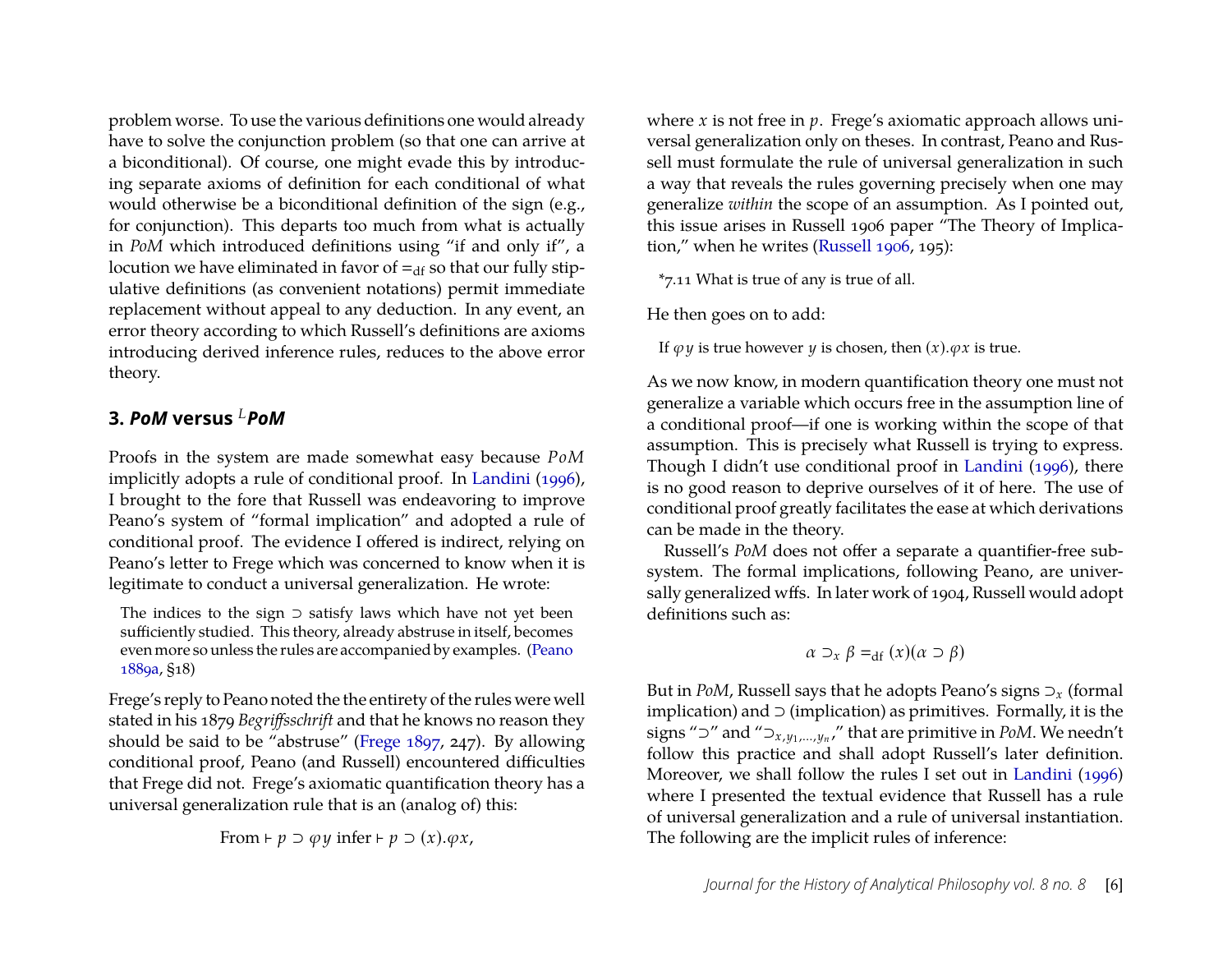Universal Instantiation (ui) From  $\alpha \supset_{x,y_1,\dots,y_n} \beta$ , infer  $\alpha \ast \supset_{y_1,\dots,y_n} \beta \ast$ ,

where  $\alpha$ <sup>\*</sup> and  $\beta$ <sup>\*</sup> are exactly like  $\alpha$  and  $\beta$  respectively except containing  $\delta$  at all free occurrences of *x* in  $\alpha$  and in  $\beta$ .

Universal Generalization (ug) From  $\alpha \supset_{\gamma_1,\dots,\gamma_n} \beta$  infer  $\alpha \supset_{\gamma,\gamma_1,\dots,\gamma_n} \beta$ . Quantifier Distribution (qd) From  $\varphi$  . $\supset_{x,y1,\dots,yn}$ .  $\psi \supset \chi$  infer  $\varphi$  . $\supset_{y1,\dots,yn}$ .  $\psi \supset_{x} \chi$ ,

where *x* is not free in the wff  $\varphi$ . The addition of the rule of conditional proof (cp) completes the rules of the system.

Now Taking Russell's informal prose seriously, the original axioms are these:

| Ax1: | $x \supset y \supset_{x,y} x \supset y$                                                |
|------|----------------------------------------------------------------------------------------|
| Ax2: | $x \supset y \supset_{x,y} x \supset x$                                                |
| Ax3: | $x \supset y \supset_{x,y} y \supset y$                                                |
|      | Ax4 (modus ponens): From $\varphi$ and $\{\varphi\} \supset \{\psi\}$ , infer $\psi$ . |

I have left the nominalizing brackets so that the nominalizing transform involved is made salient.

| $Ax5$ (simp):     | $(x \supset x)(y \supset y) \supset_{x,y}$ . $xy \supset x$                             |
|-------------------|-----------------------------------------------------------------------------------------|
| $Ax6$ (syll):     | $(x \supset y)(y \supset z) \supset_{x,y} x \supset z$                                  |
| $Ax7$ (imp):      | $(y \supset y)(z \supset z) \supset_{x,y} (x \supset y \supset z \supset xy \supset z)$ |
| $Ax8$ (exp):      | $(x \supset x)(y \supset y) \supset_{x,y} (xy \supset z \supset x \supset y \supset z)$ |
| Ax9 (comp):       | $(x \supset y)(x \supset z) \supset_{x,y} x \supset yz$                                 |
| Ax10 (reduction): | $(x \supset x)(y \supset y) \supset_{x,y} (x \supset y \supset x \supset x)$            |

In my original formal reconstruction, however, the axioms Ax5– Ax10 are presented as follows:

| Ax10 (reduction): $x \supset x : \supset_{x,y} : y \supset y$ . $\supset (x \supset y \supset x : \supset x)$ |
|---------------------------------------------------------------------------------------------------------------|
|                                                                                                               |

As we can see *<sup>L</sup>*Ax5–*L*Ax10 are exportations Ax5–Ax10 of *PoM*.

Observe that any wff of the form  $\alpha \supset \beta$  is such that in the system of *PoM*, we can use ui and Ax1 to get the theorem:

$$
\vdash \alpha \supset \beta \cdot \supset \ldots \alpha \supset \beta
$$

Thus, given the definition of " $\alpha \vee \beta$ ," it follows from Ax1 that we have:

(disj prop): 
$$
\qquad \vdash \alpha \lor \beta \land \neg \vdash \alpha \lor \beta
$$

Moreover, any quantified wff (all of which are of the form α ⊃*x*,*y*1,...,*y<sup>n</sup>* β) is such that in the system of *PoM*, we can use conditional proof and the rule ui to get the theorem:

$$
\vdash \alpha \supset_{x,y_1,\ldots,y_n} \beta \cdot \supset \alpha \supset_{y_1,\ldots,y_n} \beta
$$

Using this together with Ax2, we get:

| (univ prop): | $\vdash \alpha \supset_{x,y_1,\dots,y_n} \beta \cdot \supset \alpha \supset_{x,y_1,\dots,y_n} \beta$ |
|--------------|------------------------------------------------------------------------------------------------------|
| (conj prop): | $\vdash \alpha \beta \supset \alpha \beta$                                                           |
| (neg prop):  | $\vdash \sim \alpha \supset \sim \alpha$                                                             |

The difference between Russell's *PoM* and the system *<sup>L</sup>PoM*, i.e., my original reconstruction of *PoM* is clear enough. The question is whether one can be more faithful to *PoM* without undermining it as a workable quantification theory.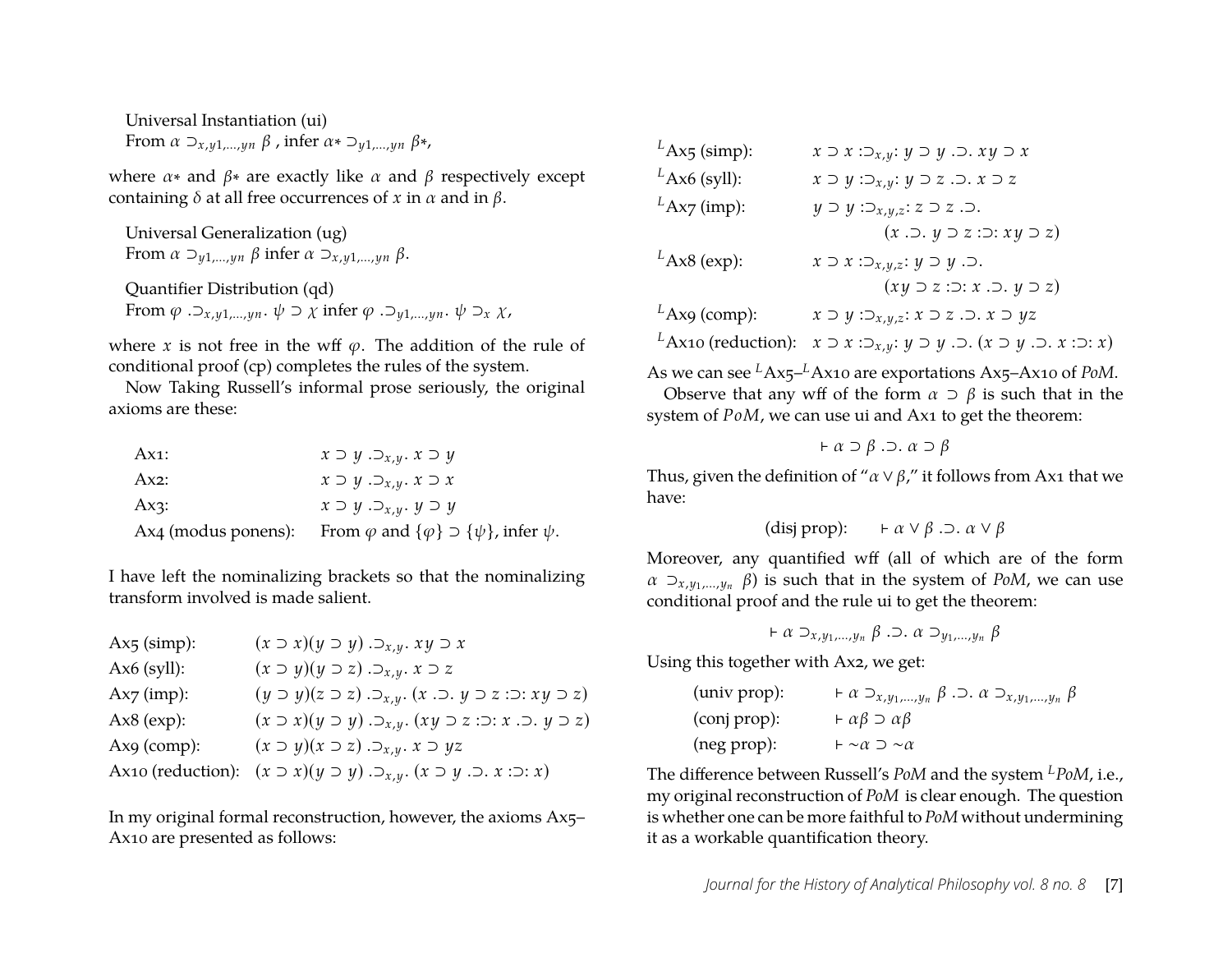#### **4. The Conjunction Problem of** *PoM*

The difficulty we are facing is that even with the apparatus of conditional proof, nothing in the system of *PoM* enables one to arrive at a conjunction. Hence, we shall not be able to apply the rule of modus ponens after we have applied the inference rule of universal instantiation. To be sure, with conditional proof, we can assume conjunctions as antecedent clauses, but clearly this procedure will never yield theorems that do not have conjunctions as antecedents. And there certainly are such valid wffs in *PoM*. The conjunction problem of *PoM* does not arise in [Landini](#page-11-1) [\(1996\)](#page-11-1) because the reconstruction takes as axioms exportations of Russell's axioms.

To see what is at stake, notice how the exportations adopted in [Landini](#page-11-1) [\(1996\)](#page-11-1) avoid the conjunction problem entirely. It enables proof of theorems such as the following that don't have conjunctive antecedents:

*L*<sup>*PoM*</sup> (add): ⊢ *x* ⊃ *x* :⊃<sub>*x*,*y*</sub>: *y* ⊃ *y* .⊃. (*x* .⊃. *y* ⊃ *x*)

Proof

```
1. Assume x ⊃ x
2. Assume y ⊃ y
3. x ⊃ x :⊃: y ⊃ y .⊃. x y ⊃ x
                                LAx<sub>5</sub> (simp), ui, mp
4. y ⊃ y .⊃. x y ⊃ x 1, 3, mp
5. x y ⊃ x 2, 4, mp
6. x ⊃ x :⊃: y ⊃ y .⊃. (x y ⊃ x :⊃: x .⊃. y ⊃ x)
                                 LAx8 (exp), ui, mp
7. y ⊃ y .⊃. (x y ⊃ x :⊃: x .⊃. y ⊃ x) 1, 6, mp
8. x y ⊃ x :⊃: x .⊃. y ⊃ x 2, 7, mp
9. x .\supset y \supset x 5, 8, mp
10. y ⊃ y .⊃. (x .⊃. y ⊃ x) 2–9, cp
11. x ⊃ x :⊃: y ⊃ y .⊃. (x .⊃. y ⊃ x) 1–10, cp
12. x \supset x : \supset_{x,y}: y \supset y. \supset (x \supset y \supset x) 11, ug
```
Conditional proof makes the technique easy. Now one might

imagine that in the original *PoM*, one can arrive at the above by exporting, having first used conditional proof to arrive at:

$$
PoM \text{ (add):} \qquad \vdash (x \supset x)(y \supset y) : \supset_{x,y} : x \supset y \supset x
$$

But one cannot apply the exportation axiom. Thus, we see the catastrophe that is the conjunction problem of *PoM*.

It is worth pointing out that in *<sup>L</sup>PoM* we can also prove the following:

$$
{}^{L}PoM \text{ (simp2):} \qquad \text{ } \vdash x \supset x : \supset_{x,y} : y \supset y \supset xy \supset y
$$

Proof

| 1. Assume $x \supset x$                                                                                                                               |                        |
|-------------------------------------------------------------------------------------------------------------------------------------------------------|------------------------|
| 2. Assume $y \supset y$                                                                                                                               |                        |
| 3. $y \supset y$ . $\supset$ . $y \supset y$ : $\supset$ : $x \supset x$ . $\supset$ . $(y \supset y$ : $\supset$ : $x$ . $\supset$ . $y \supset y$ ) |                        |
|                                                                                                                                                       | $L$ PoM (add), ui, mp  |
| 4. $y \supset y \supset y \supset y$                                                                                                                  | $L$ Ax1, ui, mp        |
| 5. $x \supset x \supset (y \supset y \supset x \supset y \supset y)$                                                                                  | 3, 4, mp               |
| 6. $y \supset y : \supset: x \supset y \supset y$                                                                                                     | 1, 5, mp               |
| 7. $x \nightharpoonup y \supset y$                                                                                                                    | 2, 6, mp               |
| 8. $y \supset y : \supset: y \supset y$ . $\supset. (x \supset y \supset y : \supset: xy \supset y)$                                                  |                        |
|                                                                                                                                                       | $L$ Ax 7 (imp), ui, mp |
| 9. $y \supset y$ . $\supset$ . $(x \supset y \supset y \supset xy \supset y)$                                                                         | 2, 8, mp               |
| 10. $x \supset y \supset y \supset xy \supset x$                                                                                                      | 2, 9, mp               |
| 11. $xy \supset y$                                                                                                                                    | 7, 10, mp              |
| 12. $y \supset y \supset xy \supset y$                                                                                                                | $2 - 11$ , cp          |
| 13. $x \supset x : \supset: y \supset y : \supset. xy \supset y$                                                                                      | $1-12$ , cp            |
| 14. $x \supset x : \supset_{x,y} : y \supset y$ . $\supset xy \supset y$                                                                              | 13, ug                 |
|                                                                                                                                                       |                        |

In this way, we arrive at the important result of the commutation of conjunction. We have the following proof:

*<sup>L</sup>PoM* (comm conj): ⊢ *x* ⊃ *x* :⊃*x*,*y*: *y* ⊃ *y* .⊃. *x y* ⊃ *yx*

Proof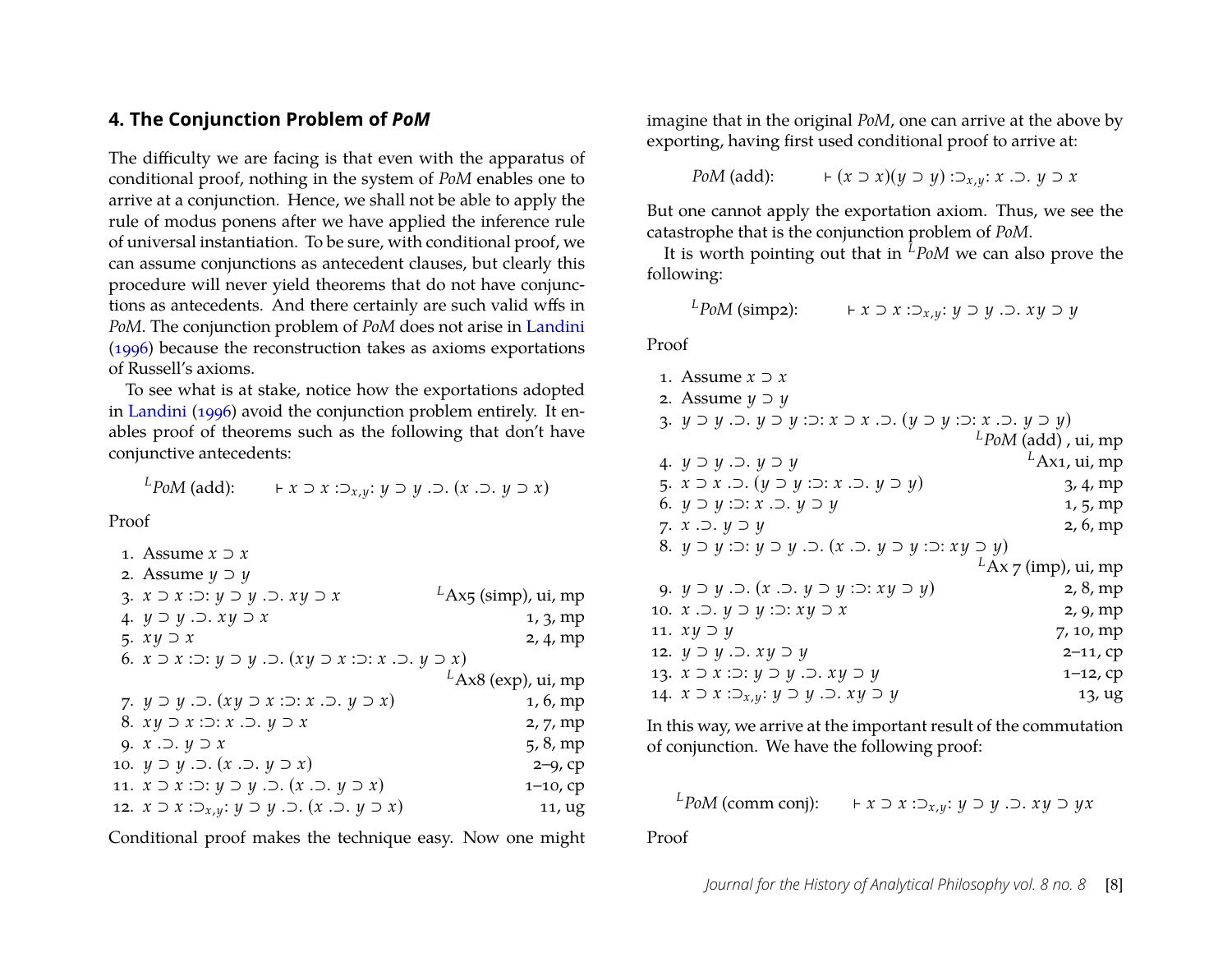| 1. Assume $x \supset x$                                           |                         |
|-------------------------------------------------------------------|-------------------------|
| 2. Assume $y \supset y$                                           |                         |
| 3. $x \supset x : \supset: y \supset y : \supset (xy \supset x)$  | $L$ Ax5 (simp), ui, mp  |
| 4. $x \supset x : \supset: y \supset y : \supset (xy \supset y)$  | $L$ PoM (simp2), ui, mp |
| 5. $y \supset y$ . $\supset (xy \supset x)$                       | 1, 3, mp                |
| 6. $xy \supset x$                                                 | 2, 5, mp                |
| 7. $y \supset y$ . $\supset (xy \supset y)$                       | 1, 4, mp                |
| 8. $xy \supset y$                                                 | 2, 7, mp                |
| 9. $xy \supset y : \supset: xy \supset x \supset xy \supset yx$   | $L$ Ax9 (comp), ui, mp  |
| 10. $xy \supset x \supset xy \supset yx$                          | 8, 9, mp                |
| 11. $xy \supset yx$                                               | 6, 11, mp               |
| 12. $y \supset y \supset x$ , $x \supset y$ $x$                   | $2 - 11$ , cp           |
| 13. $x \supset x : \supset: y \supset y : \supset. xy \supset yx$ | $1-12$ , cp             |
| 14. $x \supset x : \supset_{x,y} : y \supset y \supset x$         | 13, ug                  |
|                                                                   |                         |

Recall that since a wff of conjunction is a universally quantified wff, we have:

$$
(conj \, prop): \quad \vdash xy \supset xy
$$

This holds in *PoM* as well as in *<sup>L</sup>PoM*. With this in place, we can see that from *<sup>L</sup>*Ax8 alone we get:

<sup>8</sup>*PoM* (conj): <sup>⊢</sup> *<sup>x</sup>* <sup>⊃</sup> *<sup>x</sup>* :⊃*x*,*y*: *<sup>y</sup>* <sup>⊃</sup> *<sup>y</sup>* .⊃. (*<sup>x</sup>* .⊃. *<sup>y</sup>* <sup>⊃</sup> *x y*)

Proof

```
1. Assume x ⊃ x
2. Assume y ⊃ y
3. x ⊃ x :⊃: y ⊃ y .⊃. (x y ⊃ x y :⊃: x .⊃. y ⊃ x y)
                             LAx8 (exp), ui, mp
4. y ⊃ y .⊃. (x y ⊃ x y :⊃: x .⊃. y ⊃ x y) 1, 3, mp
5. x y ⊃ x y :⊃: x .⊃. y ⊃ x y 2, 4, mp
6. x y ⊃ x y (conj prop)
7. x .⊃. y ⊃ xy 5, 6, mp
8. y ⊃ y .⊃. (x .⊃. y ⊃ x y) 2–7, cp
9. x ⊃ x :⊃: y ⊃ y .⊃. (x .⊃. y ⊃ x y) 1–8, cp
```
10. 
$$
x \supset x : \supset_{x,y} : y \supset y \supset (x \supset y \supset xy)
$$
 9, ug

Now from our theorem (Conjunction) we have:

$$
\vdash \varphi :\supset: \psi .\supset. \varphi \psi
$$

As we can see, <sup>8</sup>*PoM* (conj) is a very important result. It gives us the derived rule:

$$
DR (conj): \tFrom \t\varphi, \psi \t{ infer } \t\varphi \psi.
$$

Once we see this, we can notice that it is not necessary to adopt all of the exported axioms  $L$ Ax<sub>5</sub>– $L$ Ax10. It is sufficient to alter only Russell's Ax8 of Exportation. That is, we need only adopt  $<sup>L</sup>Ax8$ , leaving the others as is. Naturally, I call this system by the</sup> name <sup>8</sup>*PoM*. From this change alone we can arrive at the needed conjunctions and avoid the conjunction problem of *PoM*. With this in place, we can derive as theorems the exported forms of axioms Ax5–Ax10 of *PoM*.

It will be noted that with these theorems of *<sup>L</sup>PoM* in place, we see that we need depart from the original *PoM* only by abandoning Ax8 (exp) in favor of *<sup>L</sup>*Ax8 (exp). The other axioms can remain intact. This offers a way of solving the conjunction problem of *PoM*. But it does not seem much better from a historical standpoint than just replacing all of Russell's axioms Ax5–Ax10 in favor of <sup>L</sup>Ax<sub>5</sub>–<sup>L</sup>Ax10. A better solution is desirable.

#### **5. Solution: Amalgamating Ax2 and Ax3**

The best way to solve the conjunction problem in keeping with the historical *PoM* is to drop Russell's Ax2 and Ax3 in favor of a new axiom that amalgamates the two. This approach adopts the following axiom on behalf of *PoM*:

Ax2/3:  $x ⊃ y . ⊃ x, y . (x ⊃ x)(y ⊇ y)$ 

Let us use the name *<sup>a</sup>PoM* for the system of *PoM* altered by this change to Ax2/3. This is the only change needed to solve the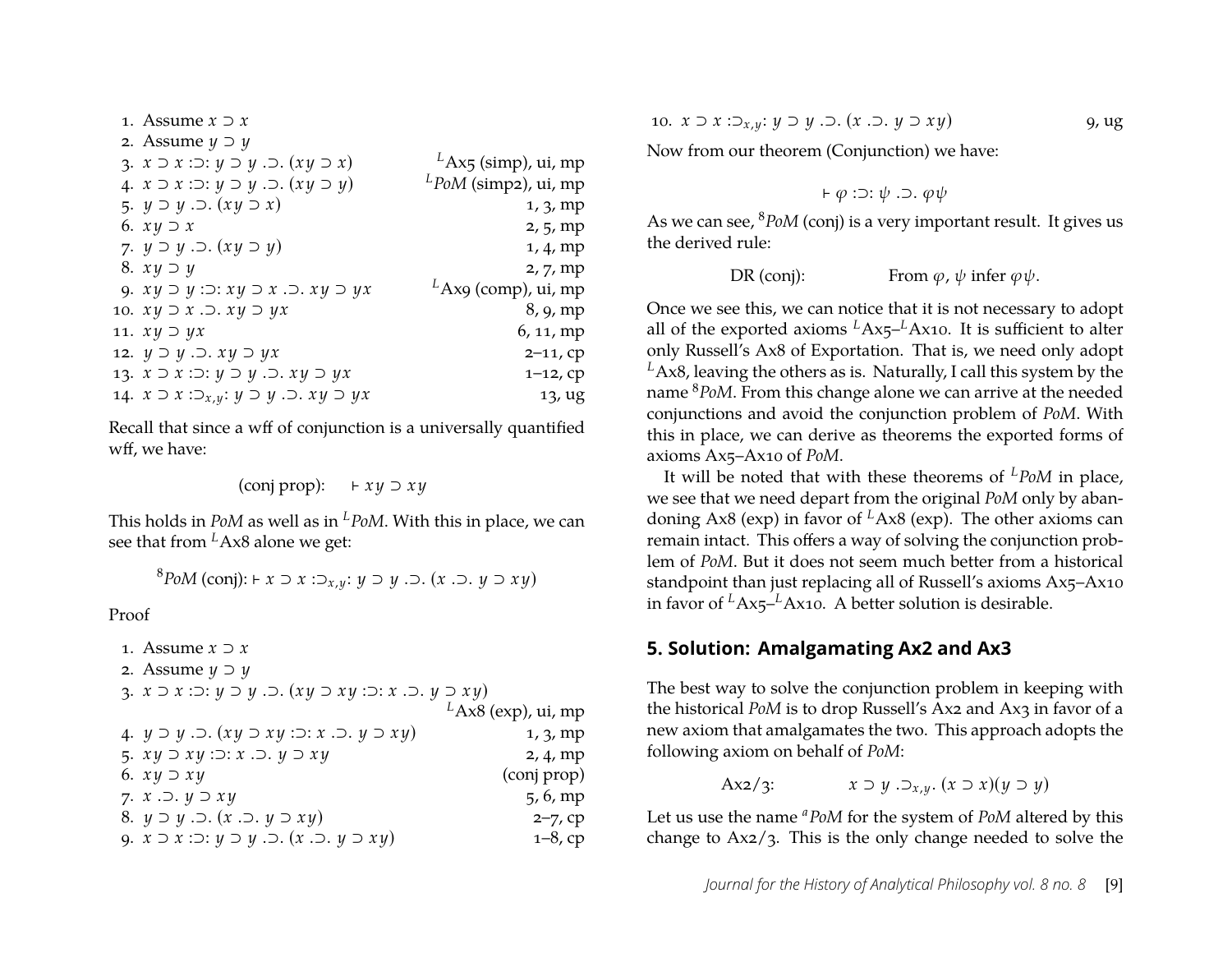conjunction problem. As we shall see, in *<sup>a</sup>PoM* we can arrive at Ax2 and Ax3 as theorems. At the same time, we arrive at theorems  ${}^L$ Ax<sub>5</sub>– ${}^L$ Ax<sub>10</sub>.

To see this, first note that (conj prop) is a theorem of *<sup>a</sup>PoM* since that system has conditional proof. With this, we can prove the following:

*<sup>a</sup>PoM* (a): ⊢ *x* ⊃ *y* :⊃*x*,*y*: *x* .⊃. *y* ⊃ *x y*

Proof

| 1. Assume $x \supset y$                                                                   |                        |
|-------------------------------------------------------------------------------------------|------------------------|
| 2. $x \supset y \supset (x \supset x)(y \supset y)$                                       | $Ax2/3$ , ui, mp       |
| 3. $(x \supset x)(y \supset y)$                                                           | 1, 2, mp               |
| 4. $(x \supset x)(y \supset y)$ . $\supset (xy \supset xy)$ : $\supset (x, y \supset xy)$ |                        |
|                                                                                           | $Ax8$ (exp), $ui$ , mp |
| 5. $xy \supset xy : \supset : x \supset y \supset xy$                                     | 3, 4, mp               |
| 6. $xy \supset xy$                                                                        | (conj prop)            |
| 7. $x \nightharpoonup$ $y \nightharpoonup xy$                                             | 5, 6, mp               |
| 8. $x \supset y : \supset: x \supset y \supset xy$                                        | $1 - 7$ , cp           |
| 9. $x \supset y : \supset_{x,y}: x \supset y \supset xy$                                  | 9, ug                  |
|                                                                                           |                        |

By applying *<sup>a</sup>PoM* (a), we have:

 $a^a$ *PoM* (aa): ⊢  $\varphi \supset \psi$  : $\supset : \varphi \supset \psi \supset \varphi \psi$ 

Hence we arrive at a derived rule of conjunction:

DR (conj): From  $\varphi$ ,  $\psi$ , infer  $\varphi \psi$ .

This follows because we have conditional proof in the system. If we have  $\psi$  on a line of proof, then by conditional proof, we arrive at  $\varphi \supset \psi$ . Thus we arrive at our derived rule from modus ponens (three times) on  ${}^aPoM$  (aa) to get  $\varphi\psi$ . Note that from conditional proof, the following theorems are immediate:

| ${}^aPoM$ (a1): | $\vdash x \supset x \cup z \supset x$                                                         |
|-----------------|-----------------------------------------------------------------------------------------------|
| ${}^aPoM$ (a2): | $\vdash x \supset x \cup \ldots \supset x \supset x : \neg x \supset x \cup \ldots \supset x$ |

Thus, by using these with our DR (conj), we get theorems such as the following:

> *<sup>a</sup>PoM* (b1): ⊢ (*x* ⊃ *x* .⊃. *x* ⊃ *x*)(*x* ⊃ *x* .⊃. *x* ⊃ *x*) *<sup>a</sup>PoM* (b2): ⊢ (*x* ⊃ *x* .⊃. *x* ⊃ *x*)(*y* ⊃ *y* .⊃. *y* ⊃ *y*)

From <sup>*a*</sup>*PoM* (a1) and Ax<sub>5</sub> it is easy to see that we arrive at:

*<sup>a</sup>PoM* (simp-*p*): ⊢ (*x* ⊃ *x*)(*y* ⊃ *y*) .⊃. *x* ⊃ *x*

Indeed, we can now see that, just as in the system <sup>8</sup>*PoM*, we will now be able to prove in  ${}^aPoM$  theorems <sup>L</sup>Ax<sub>5</sub>–<sup>L</sup>Ax10. Let us call these *<sup>a</sup>PoM* (expAx5)–*aPoM* (expAx10). The conjunction problem is solved.

Our next task is to show that in the system *<sup>a</sup>PoM* we can prove as theorems Ax2 and Ax3 of *PoM*. Let us begin with Ax2. Since we have *<sup>L</sup>*Ax6 (syll), we can readily prove Ax2 as a theorem in the system *<sup>a</sup>PoM*. We have the following:

$$
{}^{a}PoM \text{ A}xz: \qquad \qquad \vdash x \supset y \, .\, \supset x, y \, .\, x \supset x
$$

Proof

| 1. $x \supset y$ . $\supset$ . $(x \supset x)(y \supset y)$ | $Ax2/3$ , ui                              |
|-------------------------------------------------------------|-------------------------------------------|
| 2. $(x \supset x)(y \supset y)$ . $\supset x \supset x$     | ${}^a$ PoM (simp- $p$ )                   |
| 3. $x \supset y \supset_{x,y} x \supset x$                  | 1, 2, <sup>L</sup> Ax6 (syll), ui, mp, ug |

Next we need a proof of Ax3. To get this result, we first prove a lemma:

$$
{}^{a}PoM \text{ (simp-}q) : \qquad \quad \vdash (x \supset x)(y \supset y) \, . \supset_{x,y} \, . \, y \supset y
$$

Proof

| 1. $(y \supset y \supset y \supset y)(y \supset y \supset y \supset y)$ | ${}^a$ PoM (b1) |
|-------------------------------------------------------------------------|-----------------|
| 2. Assume $x \supset x$                                                 |                 |
| 3. $y \supset y \supset y \supset y$                                    | $Ax_1$ , ui, mp |
| 4. $x \supset x : \supset: y \supset y : \supset y \supset y$           | $2 - 3$ , cp    |

*Journal for the History of Analytical Philosophy vol. 8 no. 8* [10]